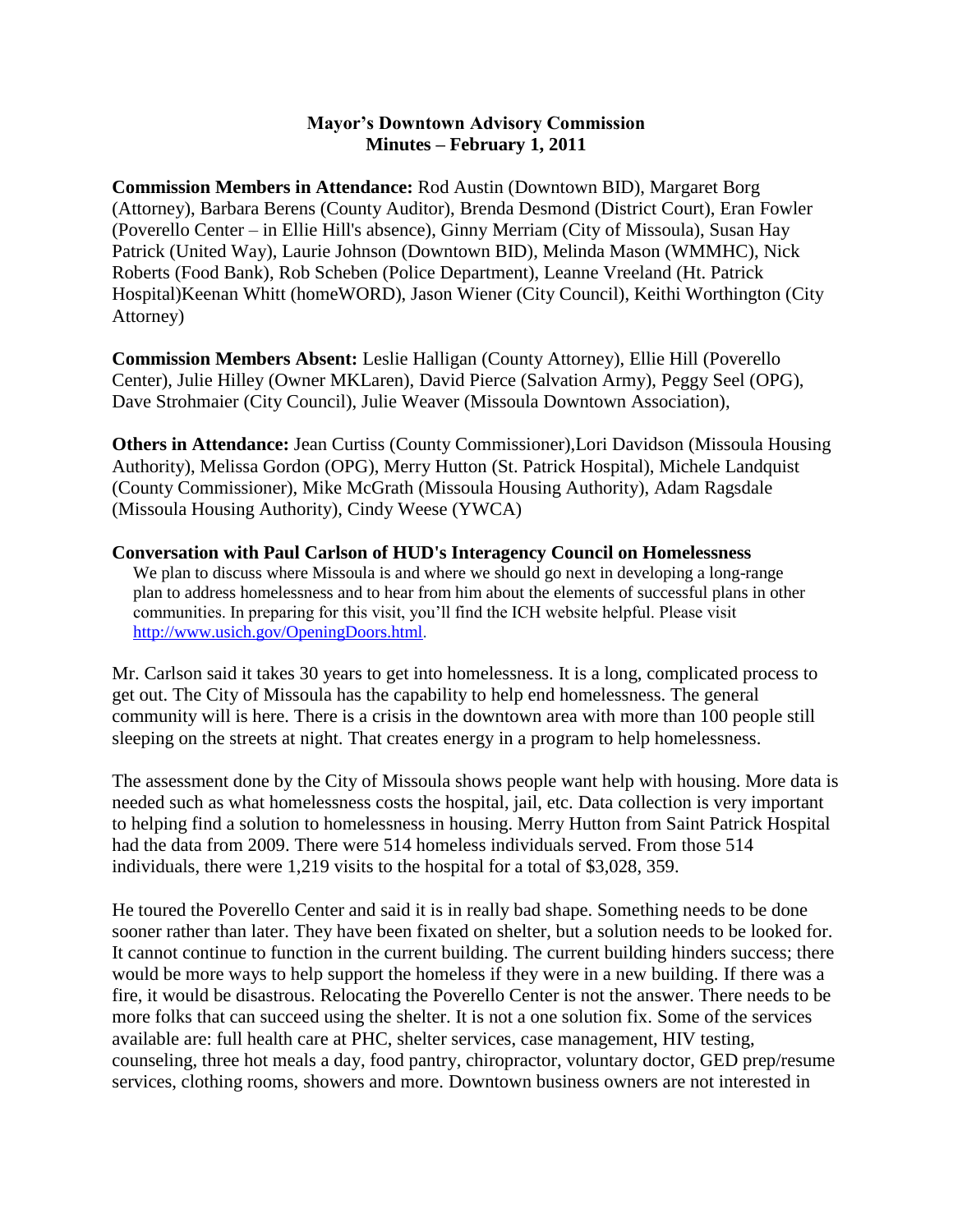just moving the homeless along. They do not want to send them somewhere else as about 60 percent of them are Missoulians.

The Poverello Center has secured \$800,000 to relocate the housing. There would be more beds and meals. There are units on the ground, but the housing is not attainable by most of the Poverello occupants. There would be no wrap around services, but a lot of people can be serviced in an apartment complex.

The committee has been solely committed to those hardest to serve, writing the aggressive panhandling ordinance. It has only focused on the hard cases, which the City has done the poorest job of handling. This has been discussed with downtown business owners and their concern about panhandling. By the committee focusing on the population that brought them together originally, it will help the rest of the population also.

There is a growing number of families and singles that are becoming homeless. Children being homeless is a serious issue. There are more homeless families now and it is becoming a much broader problem. The committee needs to discuss how to help prevent these growing areas and look at different solutions for the different needs. There are a lot of people not at the table to discuss this problem such as teen mothers and Native Americans. The ten-year plan will help work on this issue as it is an all encompassing plan. The plan does not exclude any group and helps all homeless people succeed.

One challenge is housing and mental health professionals working together. There needs to be a centralized process. A centralized system could be designed around the system already in place. It is not well coordinated now, but that could be worked out. The money that could be obtained will come with regulations, and a centralized process will be needed. There could be strong federal backing for a point of entry. Having a centralized intake point of entry will be very important, and better information sharing will be necessary. A triage center makes sense, but everyone has confidential information. How would that information sharing work with confidential information? Mr. Carlson said that is a critical piece and HUD is working on that. Billings uses a model that fulfils HIPPA requirements. It is fairly inexpensive. A referral is made and tracked from the centralized intake. Merry offered to bring the person from Billings to discuss this if the commission wanted. A dual intake center might be necessary; one for families and one for those harder to work with. Funding could depend on having two intakes and parents might feel safer with their children in a separate area. Mr. Carlson said two intake centers does make sense. It would be a local strategic plan.

How to coordinate as a group working on the Poverello Center or the ten-year plan was asked. Mr. Carlson said the first thing is to build a centralized system. To work, there has to be agencies that are willing to work together and be flexible. The difficulty for some agencies is giving up some of the control each agency has. All agencies need to be involved such as the Salvation Army and Human Resource Council. There needs to be an operational leader and it has to be backed by the Mayor and elected officials. The beginning steps will be critical.

One of the first priorities of a ten-year plan would be to have a new location for the Poverello Center. The Downtown Master Plan emphasizes that the service of the Poverello Center must